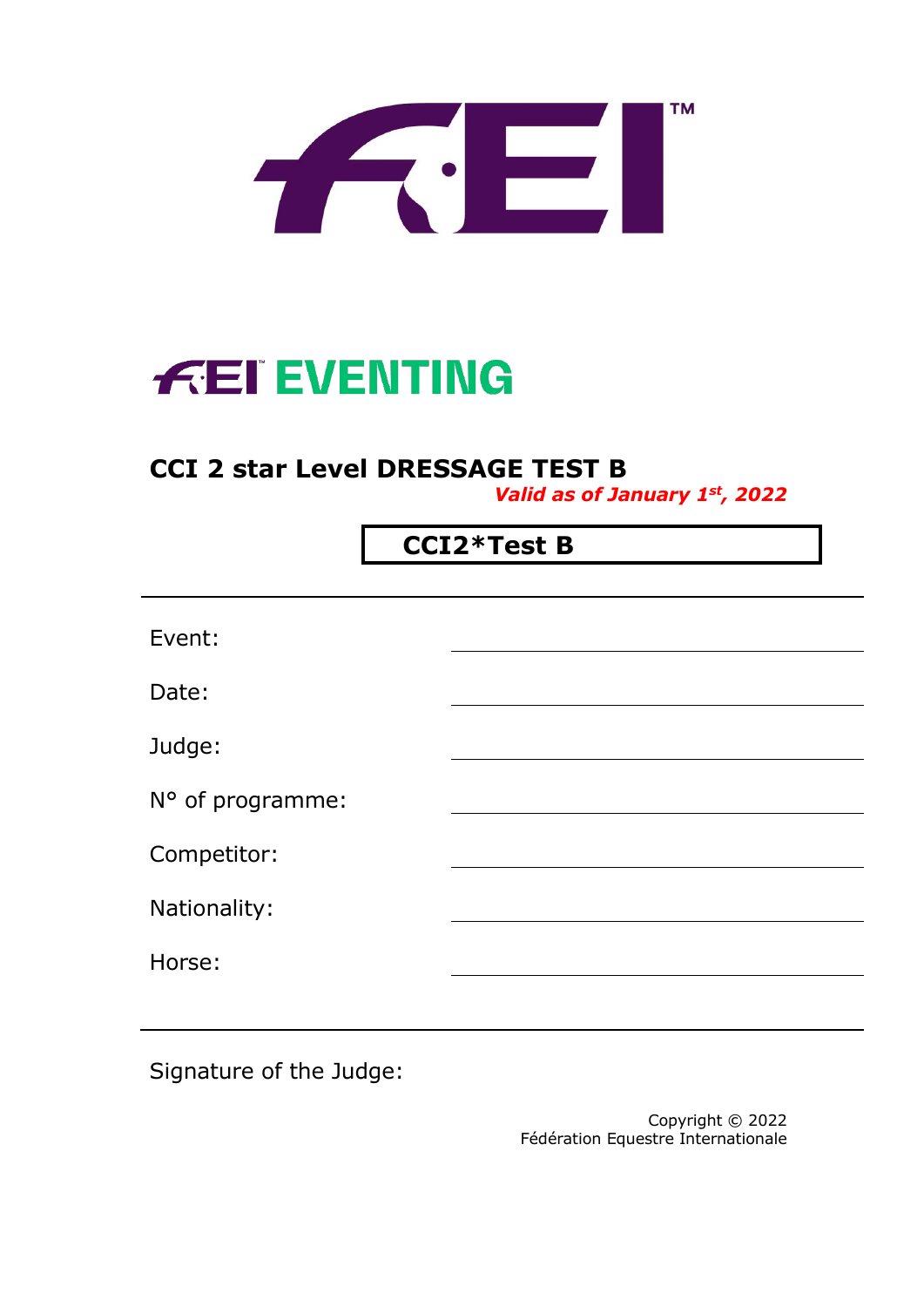#### **2022 FEI EVENTING CCI 2\* DRESSAGE TEST B**

**CCI 2\* Test B**

page 1

**Time: from entrance to final salute – approx 4:45 minutes**

|    |                 | <b>TEST</b>                                                                                                                                     | <b>Directive ideas</b>                                                                                                                       | Mark | <b>MARK</b> | <b>Remarks</b> |
|----|-----------------|-------------------------------------------------------------------------------------------------------------------------------------------------|----------------------------------------------------------------------------------------------------------------------------------------------|------|-------------|----------------|
|    | A               | Enter working trot                                                                                                                              | Regularity, rhythm and                                                                                                                       | 10   |             |                |
| 1  | C               | Track right                                                                                                                                     | straightness.<br>Bend and balance in the<br>turn.                                                                                            |      |             |                |
|    | $M-X-K$         | Medium trot (sitting or<br>rising)                                                                                                              | The regularity and<br>rhythm; the<br>development of the                                                                                      | 10   |             |                |
| 2  | ĸ               | Working trot                                                                                                                                    | lengthened strides; the<br>transitions.                                                                                                      |      |             |                |
|    | A               | Down center line                                                                                                                                | Balance in the turn;<br>regularity and quality of                                                                                            | 10   |             |                |
| 3  | $L-R$           | Leg yield to the right                                                                                                                          | the trot; alignment;<br>balance and flow.                                                                                                    |      |             |                |
|    | $\mathbf c$     | Down center line                                                                                                                                | Balance in the turn;<br>regularity and quality of                                                                                            | 10   |             |                |
| 4  | $I-P$           | Leg yield to the left                                                                                                                           | the trot; alignment;<br>balance and flow.                                                                                                    |      |             |                |
| 5  | $A-I$           | Serpentine of 2 loops<br>(each loop to go to the<br>side of the arena) in<br>rising trot allowing the<br>horse to stretch<br>forwards and down. | Accuracy of the<br>movement; stretch over<br>the back into a light<br>contact; maintain<br>balance and quality of<br>trot; clear transitions | 10   |             |                |
|    | <b>Before I</b> | Shorten the reins                                                                                                                               | into and out of the<br>stretch.                                                                                                              |      |             |                |
|    | $I-S-H$         | Working trot                                                                                                                                    | Balance and acceptance<br>of the aids in transitions;                                                                                        | 10   |             |                |
| 6  | H               | Working canter right<br>lead                                                                                                                    | quality of trot and<br>canter.                                                                                                               |      |             |                |
|    | $\mathbf c$     | Circle right 20 meters<br>and show some<br>medium canter strides                                                                                | Transition to medium<br>canter; accuracy and<br>bend on circle; balance                                                                      | 10   |             |                |
| 7  |                 |                                                                                                                                                 | and lengthening of<br>strides.                                                                                                               |      |             |                |
| 8  | $\mathbf c$     | Working canter                                                                                                                                  | Transition and balance.                                                                                                                      | 10   |             |                |
| 9  | $M-X-F$         | One loop maintaining<br>right lead                                                                                                              | Regularity and quality of<br>canter; shape and size of<br>loop and balance.                                                                  | 10   |             |                |
|    | $K-X-M$         | Change rein                                                                                                                                     | Willing, clear transitions;<br>regularity and quality of                                                                                     | 10   |             |                |
| 10 | X               | Change of lead through<br>the trot, proceed to<br>working canter                                                                                | gaits; straightness.                                                                                                                         |      |             |                |
|    | $\mathbf c$     | Circle left 20 meters<br>and show some                                                                                                          | Transition to medium<br>canter; accuracy and                                                                                                 | 10   |             |                |
| 11 |                 | medium canter strides                                                                                                                           | bend on circle; balance<br>and lengthening of<br>strides.                                                                                    |      |             |                |
| 12 | $\mathbf c$     | Working canter                                                                                                                                  | Transition and balance.                                                                                                                      | 10   |             |                |
|    | $H-X-K$         | One loop maintaining                                                                                                                            | Regularity and quality of                                                                                                                    | 10   |             |                |
| 13 |                 | left lead                                                                                                                                       | canter; shape and size of<br>loop and balance.                                                                                               |      |             |                |
|    |                 |                                                                                                                                                 | To carry forward                                                                                                                             | 130  |             |                |